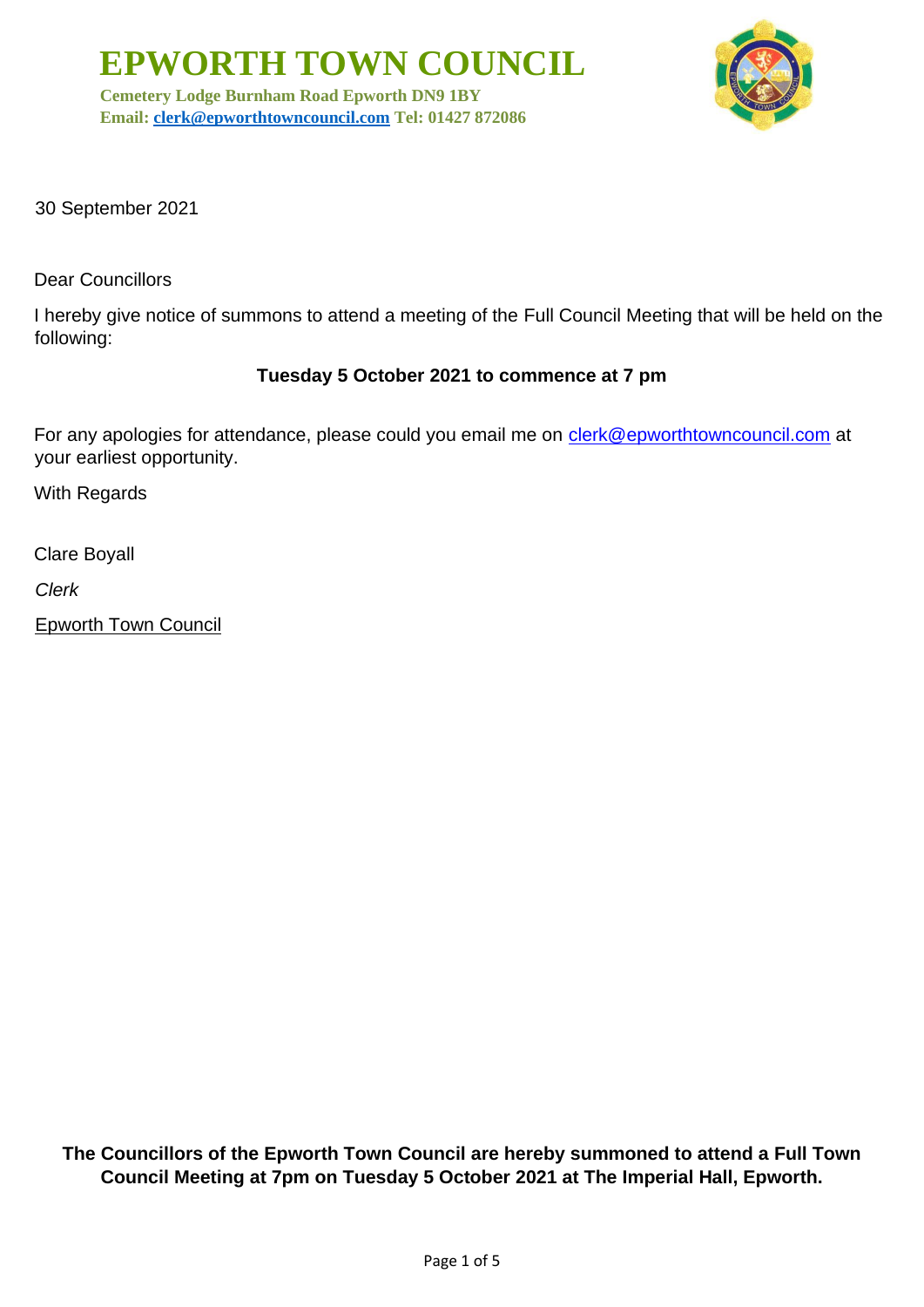**EPWORTH TOWN COUNCIL Cemetery Lodge Burnham Road Epworth DN9 1BY Email: [clerk@epworthtowncouncil.com](mailto:clerk@epworthtowncouncil.com) Tel: 01427 872086**



# **AGENDA ITEMS FOR DISCUSSION AND DECISION**

**This Council supports the rights of anyone to record this meeting but advises that anyone so recording cannot disrupt the meeting by means of the recording and expresses hope that the person (or persons) carrying out the recording have obtained the necessary legal advice, for themselves, to ensure they understand the rights of any member of the public who may be present who do not wish to be filmed or recorded. The Council meeting is recorded, and the recording is saved for a period of no less than 12 months.**

#### **Public Participation**

**Members of the press and public are welcome to attend meetings of the Council under the Public Bodies (Admission to Meetings) Act 1960 as amended by Section 100A of the Local Government Act 1972, Schedule 12A. Questions may be put to the Council during the Public Participation Session. The time allocated to each speaker is 3 minutes on their given subject(s). After this time the press and public must refrain from speaking.**

- **01/10/21 To record the names of members present**
- **02/10/21 To receive apologies of absence**
- **03/10/21 To receive Declarations of Interest by any member of the Council** in respect of the agenda items listed below. Members declaring interests should identify the agenda item and type of interest being declared. *(Localism Act 2011 Code of Conduct).*
- **04/10/21 To note dispensations** given to any member in respect to items on the agenda (*Localism Act 2011 and the Code of Conduct*).
- **05/10/21 To receive the Chairman's Announcements**
- **06/10/21 To receive reports from Ward Councillors**
- **07/10/21 To receive the Clerk's Report**
- **08/10/21 To resolve the Draft Minutes of the Full Council Meeting held on 7 September 2021**
- **09/10/21 To resolve the Draft Minutes of the Extraordinary Full Council Meeting held on 20 September 2021**
- **10/10/21 To resolve the Draft Minutes of the Combined Environment and Cemetery Committee meeting held on 28 September 2021**
- **11/10/21 To resolve the Draft Minutes of the Finance Committee meeting held on 28 September 2021**
- **12/10/21 To receive the Financial Reports and Bank Reconciliation**
- **13/10/21 To receive the Schedule of Payments**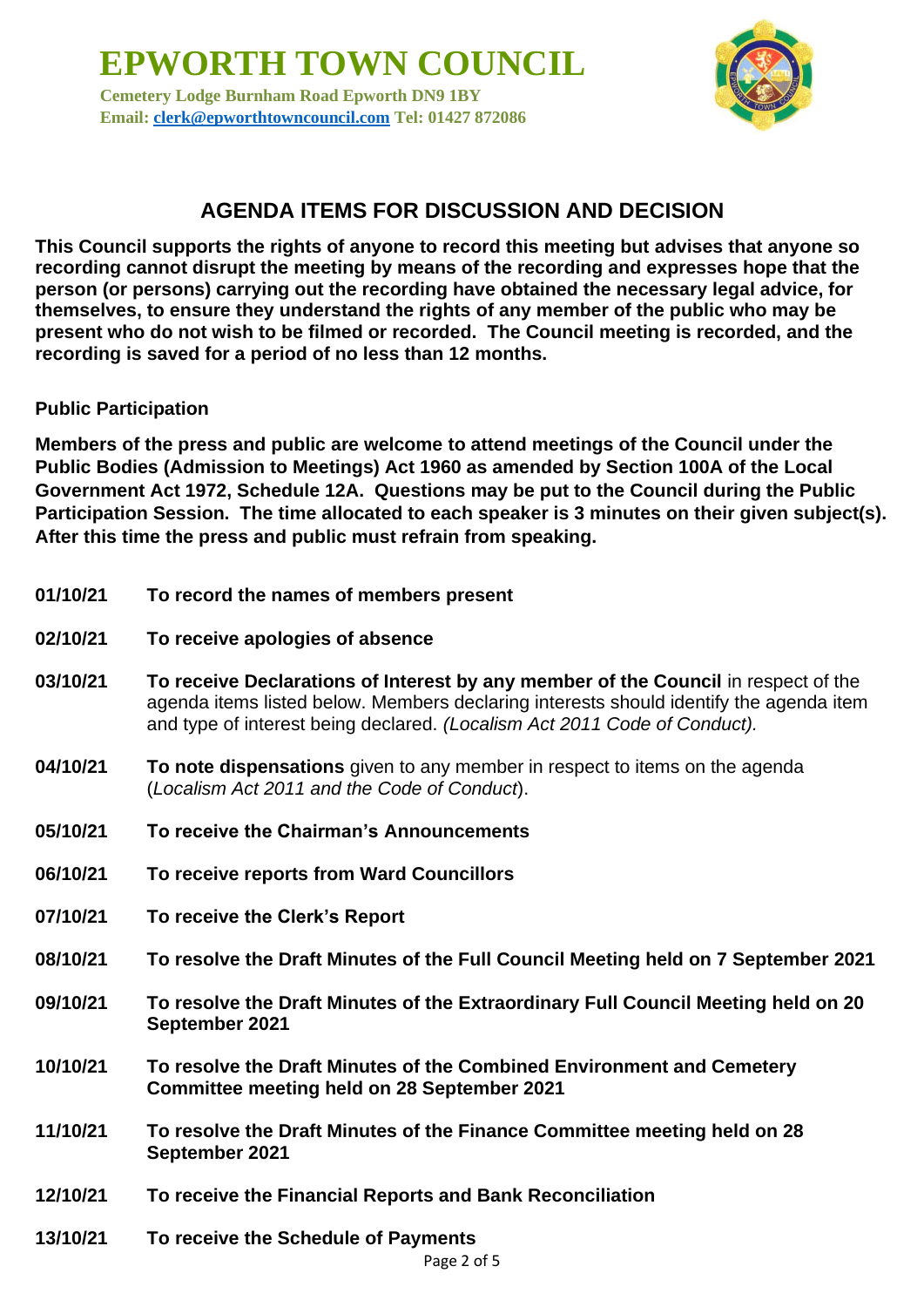**EPWORTH TOWN COUNCIL Cemetery Lodge Burnham Road Epworth DN9 1BY Email: [clerk@epworthtowncouncil.com](mailto:clerk@epworthtowncouncil.com) Tel: 01427 872086**



## **Cheque Payments**

| N <sub>o</sub>          | Payee                                     | Reason                        | <b>VAT</b> | <b>Gross</b><br>Amount |
|-------------------------|-------------------------------------------|-------------------------------|------------|------------------------|
| $\mathbf{1}$            | Payroll                                   | Month 6                       | $\theta$   | £1948.41               |
| $\overline{2}$          | <b>MKS</b> Groundcare                     | <b>Grass Cutting</b>          | £40.00     | £240.00                |
| 3                       | MWQA Ltd                                  | H&S Support June              | $\theta$   | £50.00                 |
| $\overline{\mathbf{4}}$ | Voluntary Action N Lincs                  | Membership 1/4/21-<br>31/3/22 | $\Omega$   | £20.00                 |
| 5                       | <b>Torne Valley</b>                       | Supplies                      | £1.54      | £9.24                  |
| 6                       | Pete Barker                               | Mileage                       | $\Omega$   | £8.50                  |
| 7                       | J Playdale                                | <b>Equipment Repair</b>       | £29.16     | £174.96                |
| 8                       | <b>Complete Business</b><br>Solutions Ltd | Stationery                    | £2.34      | £14.04                 |
| 11                      | Malwarebytes                              | Subscription                  | $\theta$   | £95.17                 |
| 12                      | PKF Littlejohn                            | <b>External Audit</b>         | £60.00     | £360.00                |

### **Direct Debit Payments**

| $\mathbf{1}$            | N Lincs Council       | Rates August                    | £71.00     |
|-------------------------|-----------------------|---------------------------------|------------|
| $\overline{2}$          | N Lincs Council       | <b>Waste Disposal August</b>    | £61.23     |
| $\overline{3}$          | N Lincs Council       | Rates September                 | £71.00     |
| $\overline{\mathbf{4}}$ | N Lincs Council       | Waste Disposal September        | £61.23     |
| 5                       | <b>Scottish Power</b> | Utility                         | £11.00     |
| 6                       | <b>Scottish Power</b> | Utility                         | £11.00     |
| $\overline{7}$          | <b>EDF</b>            | Utility                         | £23.00     |
| 8                       | <b>EDF</b>            | Utility                         | £112.00    |
| 9                       | <b>EDF</b>            | Utility                         | £48.00     |
| 10                      | <b>HSBC</b>           | Charges                         | £21.80     |
| 11                      | Vodafone              | Mobile                          | £23.31     |
| 12                      | Plusnet               | Landline and Broadband<br>April | £39.60     |
| 13                      | Unity Bank            | <b>Transfer from HSBC Acct</b>  | £50,000.00 |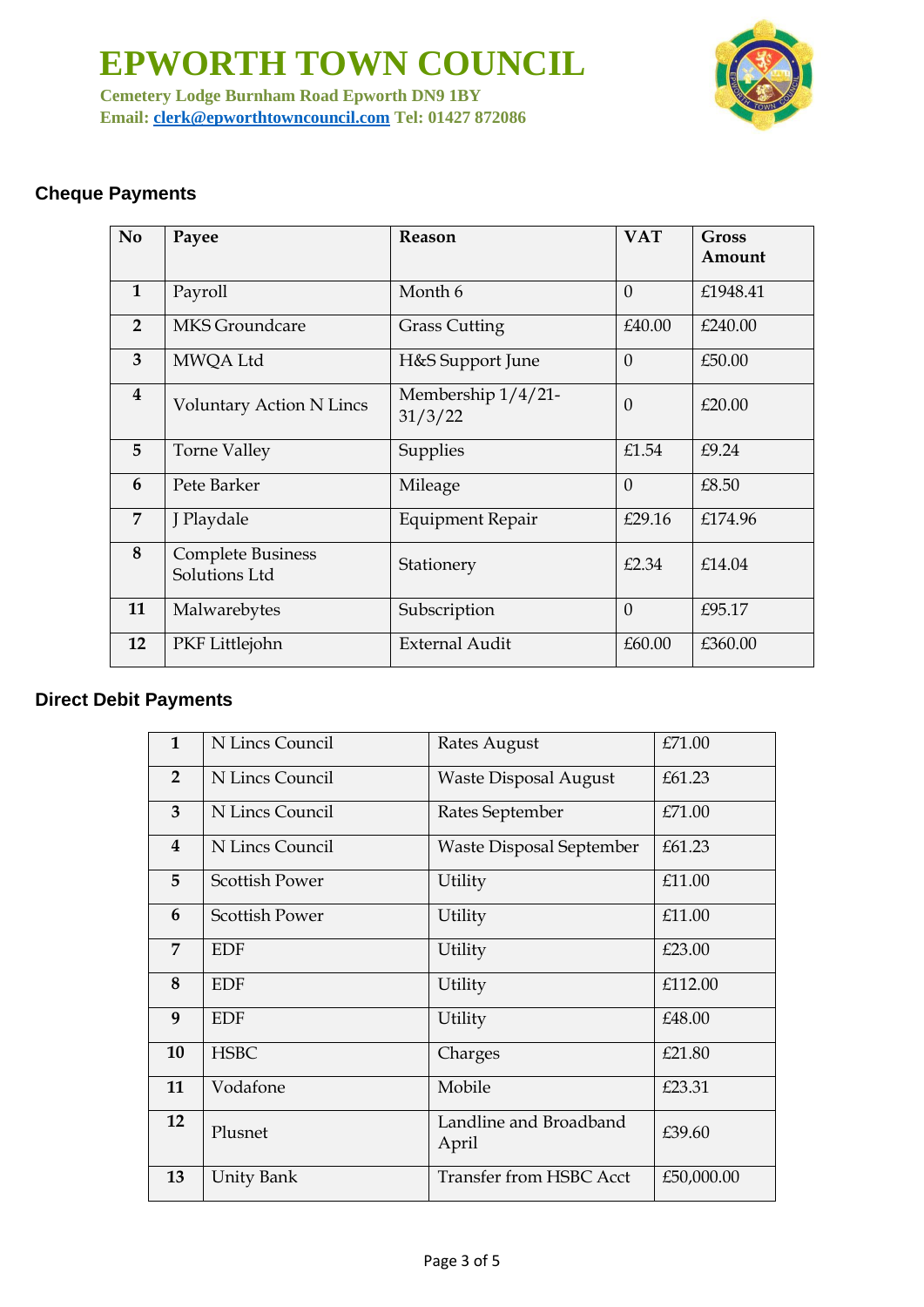**EPWORTH TOWN COUNCIL Cemetery Lodge Burnham Road Epworth DN9 1BY** 

**Email: [clerk@epworthtowncouncil.com](mailto:clerk@epworthtowncouncil.com) Tel: 01427 872086**

| 14/10/21 | To receive and review the Occupational Health and Safety Policy                                                                 |  |  |
|----------|---------------------------------------------------------------------------------------------------------------------------------|--|--|
| 15/10/21 | To receive and review the Member and Officer Protocol                                                                           |  |  |
| 16/10/21 | To receive further information for the Data Protection Policy                                                                   |  |  |
| 17/10/21 | <b>Planning Permission Refused</b><br>To receive information previously circulated.                                             |  |  |
| 18/10/21 | <b>Planning Permission Granted</b><br>To receive information previously circulated.                                             |  |  |
| 19/10/21 | To receive further information regarding a Grant Application Local Government Act<br>s137                                       |  |  |
| 20/10/21 | To receive information on the potential creation of a South of the Isle Youth Council                                           |  |  |
| 21/10/21 | To discuss a new shop frontage and whether or not it complies to the requirements<br>of the conservation area.                  |  |  |
| 22/10/21 | To discuss and resolve any action to be taken over the commencement of planning<br>application PA/2021/997                      |  |  |
| 23/10/21 | To consider buying additional 20 lamppost poppies to replace those that have been<br>previously damaged.                        |  |  |
| 24/10/21 | To receive the External Auditor's report 2020/2021                                                                              |  |  |
| 25/10/21 | To receive a recommendation from the Finance Committee to amend the figures on<br>2021/2022 budget sheet                        |  |  |
| 26/10/21 | To receive and consider an application for the grant of a premises licence                                                      |  |  |
| 27/10/21 | To receive a recommendation from the Combined Environment and Cemetery<br>Committee to have a land contamination test completed |  |  |
| 28/10/21 | To resolve to purchase winter planting for kerbside planters at a cost of<br>approximately £100                                 |  |  |

Cllr R Whittaker.

- **29/10/21 To resolve to book a singer for the Queens Platinum Jubilee** Cllr Finch.
- **30/10/21 Questions to the Chairman**  Items of immediate urgency that must be acknowledged before the next meeting and have not been included on the agenda.
- **31/10/21 To note the date and time of the next Full Council Meeting** Tuesday 2 November 2021 at 7 pm.